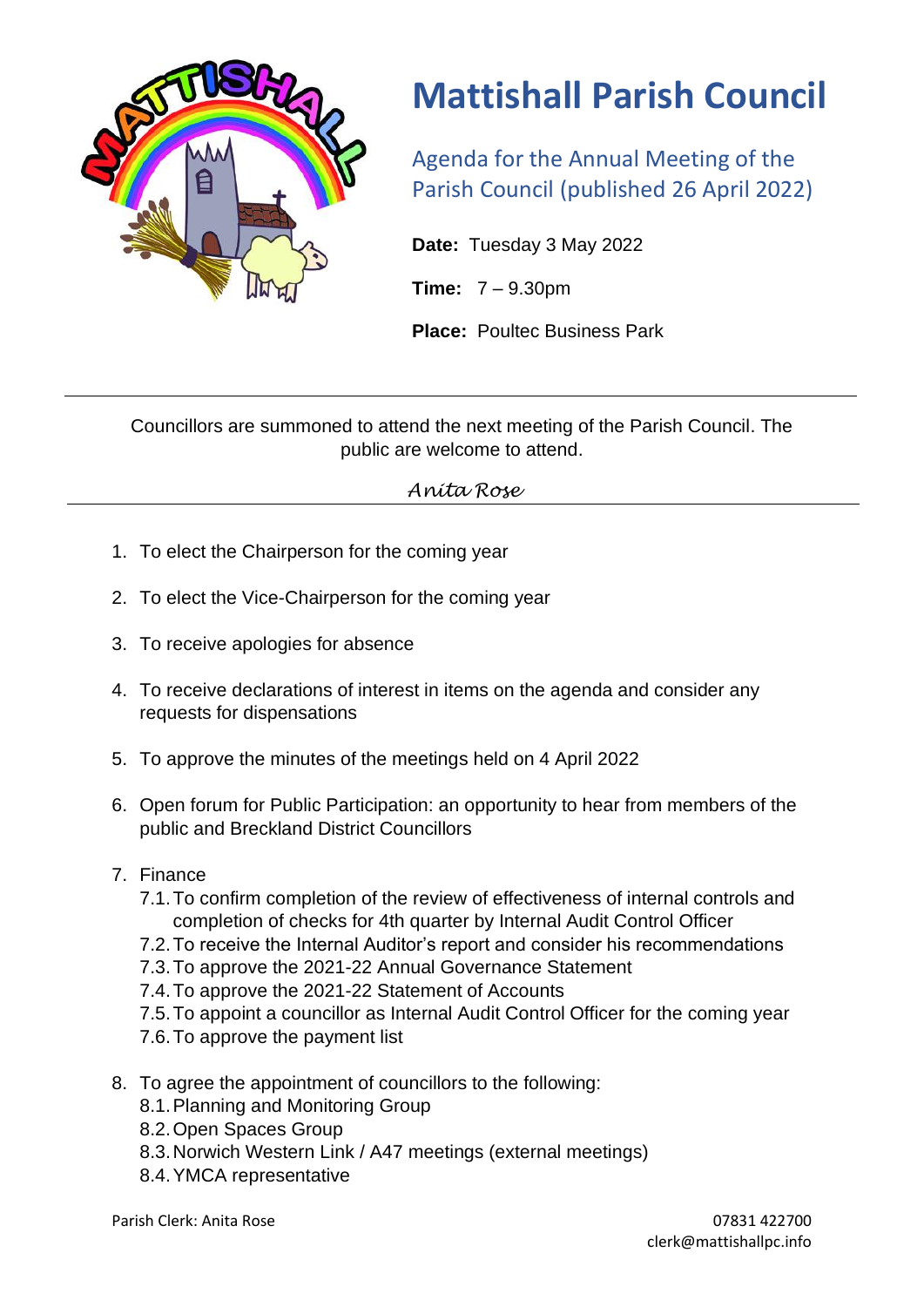8.5.Flooding Group

- 9. To appoint Insurers for the Council's Insurance.
- 10.To report progress on items not on the agenda from the last meeting (Clerk's Report)
- 11.Planning matters

11.1. To receive results of applications

TRE/2022/0078/TPO: Honeysuckle Cottage, 29 Dereham Road; Walnut – Fell – **Approved**

3PL/2022/0234/F: West End House, 135 Dereham Road; Erection of a garage with mezzanine storage level within the garden area and new entrance access – **Refused**

3PL/2021/1618/HOU: 17 Cedar Close; Proposed rear extension and conversion of existing garage into integral residential annex – **Approved.**

- 11.2. To receive recommendation from Planning and monitoring group on current applications (see list on page 3)
- 11.3. To receive an update on Denbury Homes
- 11.4. To discuss local green space designation for the Local Plan
- 12.To review and ratify the following policies and risk assessments
	- 12.1. Financial Regulations
	- 12.1. Standing Orders
	- 12.2. Grants Policy
	- 12.3. Cemetery Regulations
	- 12.4. Code of Conduct
	- 12.5. General Risk Assessment
	- 12.6. Co-option Policy
	- 12.7. Equality Policy
	- 12.8. Freedom of Information
- 13. Open Spaces
	- 13.1. To receive an update
	- 13.2. To discuss the arrangements for the new allotments and review the existing.
- 14. Platinum Jubilee
	- 14.1. To receive an update
	- 14.2. To review and ratify the Platinum Jubilee Risk Assessment
- 15. Correspondence and reports
	- 15.1. Flooding issues update
	- 15.2. SAM2 report for April